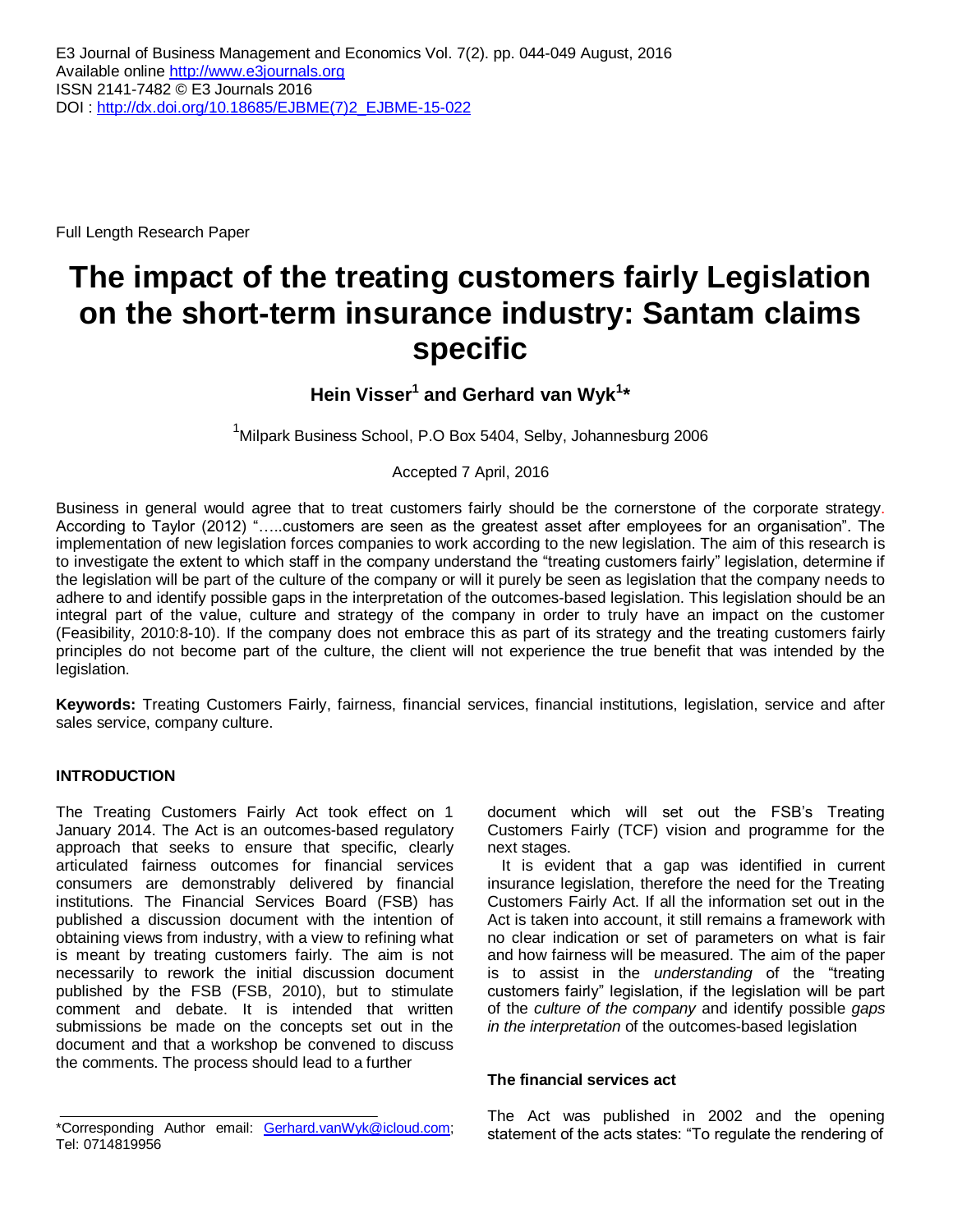certain financial advisory and intermediary service to clients; to repeal or amend certain laws; and to provide for matters incidental thereto" (RSA, 2002). The South African Financial Services Act now stipulates under Section 8 that any person who offers financial advice or acts as a financial services provider may not do so unless s/he is registered and has a licence (RSA, 2002). The aim of the Act was therefore that the legislation implemented must put the fair treatment of the customer at the heart of the business as discussed under the Financial Services Act.

Many of the principles from TCF have been adapted from the UK where TCF was implemented before South Africa. Although the implementation of TCF in the UK took 12 years, South Africa wanted to implement the legislation in less than four years, but nevertheless copied the UK TCF model (Bowman, 2012:1-2). In South Africa these principles were accepted by the FSB and there were also point's added (Jackson, 2011). The added points related directly to the benefit of the client and these included:

Consumers need to be confident that they are dealing with institutions that see the principle of treating customers fairly as the cornerstone of their business. Products and services marketed and sold in the retail sector are designed to meet the standards and expectations of the consumers. All advice is suitable and takes account of the consumer's circumstances. Consumers are informed throughout the process in clear and understandable language.

In South Africa the regulators have set out principles and rules by which companies should operate, such as the Financial Services Act. While the UK TCF programme was seen as a principle-based approach, the FSB made it clear from the outset that the desired outcome for South Africa was an outcomes-based approach.

# **The role of the Financial Services Board(FSB)**

The FSB is a statutory body established by the Financial Service Board Act of 1990, with the objective of promoting and maintaining a sound financial investment environment in South Africa. The mission of the body is to:

- Ensure fair treatment of consumers of financial services and products
- Ensure financial soundness of financial institutions
- Ensure systemic stability of financial industries
- Ensure integrity of financial markets and institutions

The FSB functions in close liaison with the Minister of Finance, but the board is not funded by government and therefore acts independently. Section three of the FSB Act stipulates the function of the board FSB (2014) and entails supervising the non-banking financial institutions and advising the Minister of Finance. The specific functions are:

- To supervise and enforce compliance with the laws regulating financial institutions and the provision of financial services,
- To advise the Minister on matters concerning financial institutions and financial services, either on its own accord or at the request of the Minister; and
- To promote programmes and initiatives by the financial institutions and bodies representing the financial services industry to inform and educate users and potential users of financial products and services (FSB, 2014).

Section 10(3) and section 10A of the Act provides for the establishment of an enforcing committee to be responsible for enforcing compliance with the laws regulating financial institutions and the provision of financial services (RSA, 2002). The TCF programme is thus well within the mandate of the FSB.

The impact and implementation of the TCF Act will be an addendum to the Short-term Insurance Act (Act 53 of 1998). The statutory FAIS Ombudsman and the Pension Fund Adjudicator, as well as the voluntary industry ombudsmen all have a role to play in ensuring ultimate fairness to consumers.

# **Approaches to treating customers fairly**

The FSB wants to encourage firms to treat customers fairly without relying on too many rules (outcomes-based instead of rule-based) and in particular wishes to avoid laying down a huge raft of new rules. Its approach is to focus on the six outcomes of the TCF programme see Table 1.

British experience in the financial services industry highlighted some key elements of the debate on how regulators can best ensure that customers are treated fairly. In the UK, the movement towards an explicit TCF policy emerged early in the decade with the FSA arguing in favour of a principles-based approach to regulation (Hawkins, 2010). Movement towards a principle-based approach was seen as a movement away from a rulesbased approach. It has been argued that the debate about rules and principles appears in various guises in different disciplines (FSB TCF Discussion Paper, 2009). In order to facilitate the successful implementation of a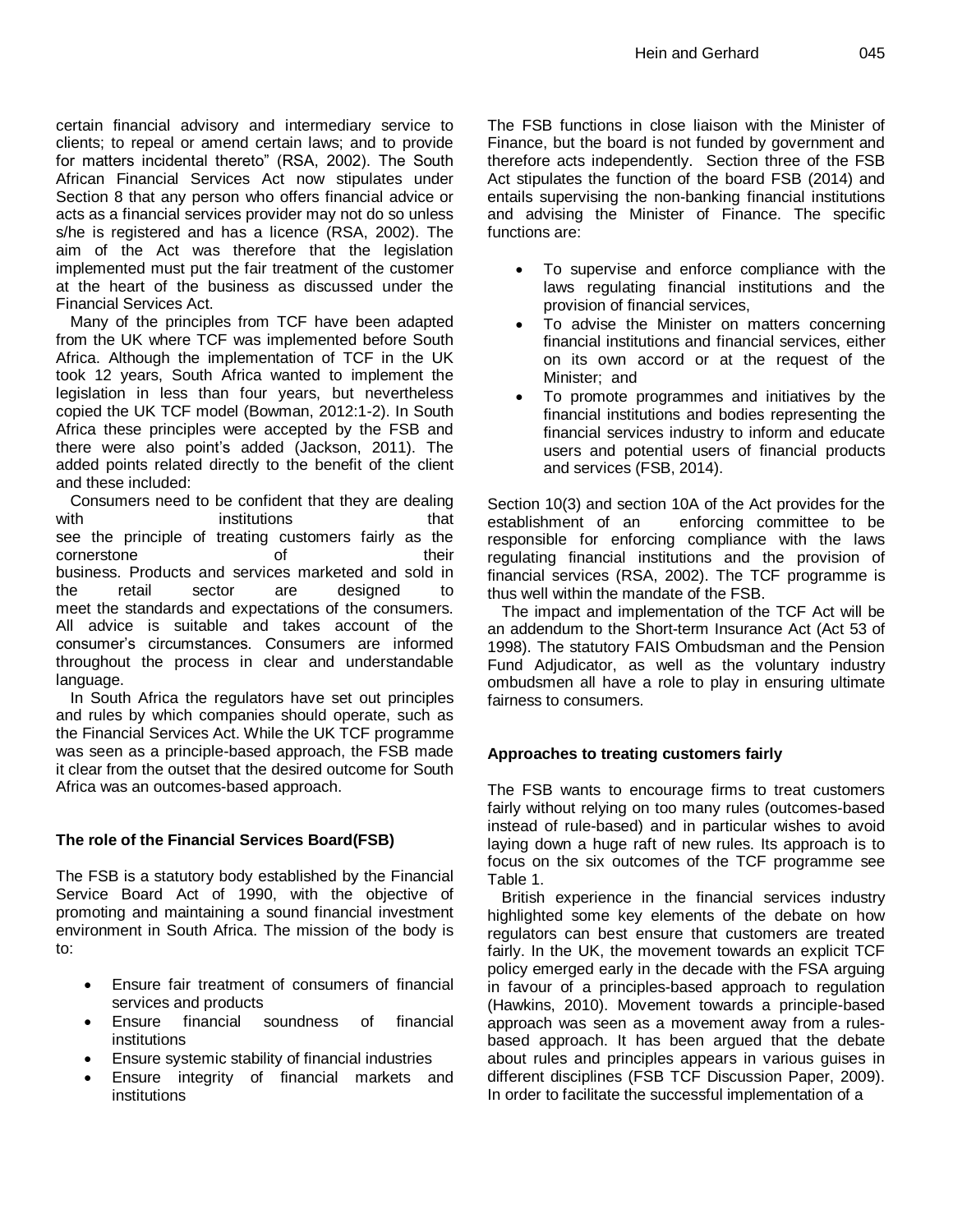| Outcome 1 | Consumers can be confident that they are dealing with firms where the fair treatment of customers is<br>central to the corporate culture.                                                  |
|-----------|--------------------------------------------------------------------------------------------------------------------------------------------------------------------------------------------|
| Outcome 2 | Products and services marketed and sold in the retail market are designed to meet the needs of<br>identified consumer groups and are targeted accordingly.                                 |
| Outcome 3 | Consumers are provided with clear information and are kept appropriately informed before, during and<br>after the time of contracting.                                                     |
| Outcome 4 | Where consumers receive advice, the advice is suitable and takes account of their circumstances.                                                                                           |
| Outcome 5 | Consumers are provided with products that perform as firms have led them to expect, and the<br>associated service is both of an acceptable standard and what they have been led to expect. |
| Outcome 6 | Consumers do not face unreasonable post-sale barriers to changing product, switching provider,<br>submitting a claim or making a complaint.                                                |

**Table 1:** The six TCF fairness outcomes

Source: Available online from - <https://www.fsb.co.za/feedback/pages/tcfhome.aspx>[Accessed:28-08-2014]

TCF programme in South Africa, the FSB intends to approach the matter holistically. The following elements need to be considered:

- Providing clarity concerning regulatory expectations
- Providing clear guidance on what is expected by regulators is essential for the TCF framework to succeed.

Firms prefer a system which contains rules of which they are certain. To establish a common understanding between regulators and firms may therefore be challenging. "Firms appear to want explicit guidance on the rules of the game, they want to know what fairness means in terms of their usual business activities" (Hawkins, 2010).

Over and above any legislative or regulatory changes, the TCF programme will involve engagements with the industry, so that guidance notes and tools become useful mechanisms to encourage the programme. A simple example would incorporate:

- Setting out expectations in the form of guidance notes and case studies.
- Involving industry bodies and other experts in helping to disseminate expectations and review the guidance notes.
- Testing that the firms in the industry have an understanding of the concepts similar to their understanding of the FSB.
- Revising guidance notes and case studies in the light of the testing process (FSB, 2010).
- Putting pro-active and intensive supervision in place

In adopting the TCF programme, the FSB is conscious that its supervision will need to become both more proactive and intensive. In recent years, the FSB has been considering adopting a conduct risk approach to market and supervision. This will support to the implementation

of the TCF programme. Conduct risk supervision will allow pro-active identification of risks leading to consumer detriment by placing firm behaviour in a broader socioeconomic framework as well as in an industry-wide context. Moreover, the conduct risk approach will provide the point of entry for intensive supervision of firms' business models and culture as well as product strategy, new development and sales (TCF Institute South Africa, 2012).

**Ensuring appropriate incentives are in place:** The experience of the FSA in the UK suggests that the FSB will require a full range of methods to encourage compliance with the TCF programme (Financial Services Board, 2009). For the TCF programme to work, firms must be aware that the FSB will test their implementation of the programme.

**Encouraging consumer responsibility:** In South Africa, educational programmes will need to be enhanced so that the consumer is also increasingly aware of his or her need to behave responsibly, and ask about and understand any contractual agreement that they enter into. Creating awareness of call centre facilities or hotlines that can deal with consumer queries will contribute towards a more efficient regulatory system.

**Facilitating ultimate fairness by working with the ombudsmen:** It is important to consider the role of both the statutory and voluntary ombudsmen and adjudicators in creating the possibility of ultimate fairness. The FSB will need to work in cooperation with the ombudsmen, statutory as well as voluntary, that exists in South Africa and may need to enhance channels of communication.

**The way forward:** Each of these key elements discussed above is interrelated and its success is dependent on the other elements. Failure to implement any one of these is likely to impact the success of the others. According to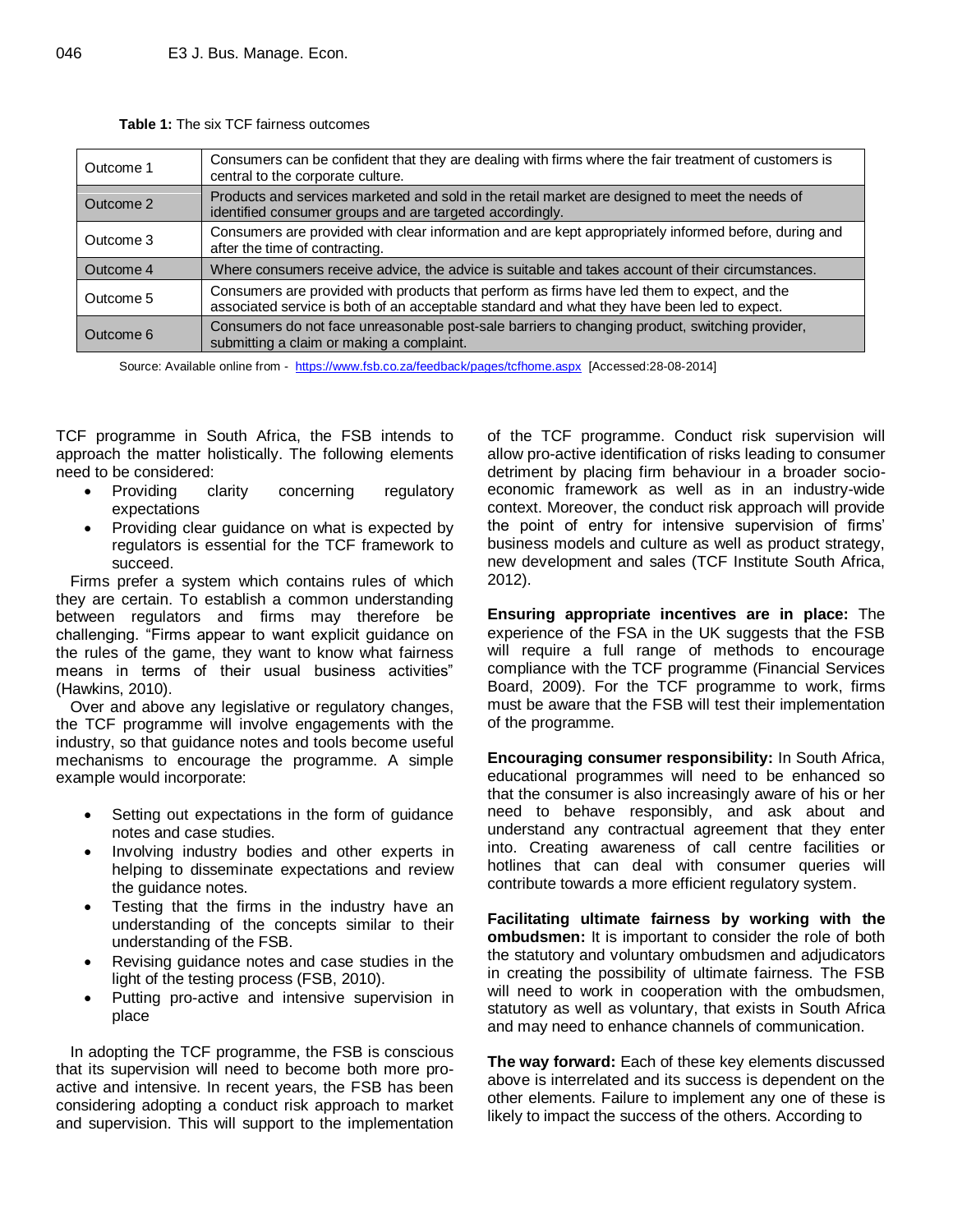## **Objectives of the study**

The objectives of the study is to explore the level of compliance by companies to the new treating customers fairly legalisation with specific focus on Santam claims processes and procedures. In the larger study objectives were grouped under the following categories: 1) demographics 2) the extent to which staff in the company understand the "treating customers fairly" legislation, 3) determine if the legislation will be part of the culture of the company or will be purely seen as legislation that the company needs to adhere to, 4) identify possible gaps in the interpretation of the outcomes-based legislation. For the purpose of this study, selected variables from all categories are dealt with.

#### **RESEARCH METHODOLOGY**

The researcher will gather data in the form of surveys to determine the impact that the new legislation will have on the claims process. A quantitative research method with closed-ended questions was used. Little information is available on the subject and the research wanted to test the theory available against the practice. According to Sage (2001:1) qualitative research methods have the advantage of consumer (in this case employees') behaviour which provides insight into emotions and motivations. The researcher merely wants to establish the understanding and impact of the legislation on the claims process.

#### **The sample framework**

In order to have the most accurate data, the entire Santam`s claims department had to completed questionnaires on the topic. It is, however, not practically possible. Thus sampling were used. In order to have validity, the researcher has chosen two groups, one in Cape Town and another group in Gauteng. This will rule out any difference in geographical location as the two biggest departments are in these two cities. The sample population was limited to the staff within the claims departments. The survey medium that was used was Surveymonkey and all staff within the sampling frame was invited to take part in the survey. The claims departments consist of close to 450 staff members. That not only includes the assessors, but also supporting areas within the claims departments. In order to give an accurate reflection, 180 respondents had to complete and submit the survey. Sampling methods or techniques can

be divided into two types, probability or representative sampling and non-probability or judgemental sampling (Patton, 2002). This research made use of nonprobability sampling, more specifically self-selecting sampling. According to Green (2010) data collection tools are helpful because they provide details of the environment. Surveys were used to gather data. The surveys were done anonymously, but participants were divided into groups to make it possible to discuss the results of a specific group with certain selected individuals. A quantitative research method with closed ended questions was used. The results of the survey were unpacked by testing the various or applicable questions against the hypothesis as well as the research question. These results were further analysed by discussing the responses given by a specific group. Based on the research done by McMillan and Schumacher (2006) care was taken in every step of the research process that influence the trustworthiness and validity of the survey. The results of the surveys conducted in Santam`s claims department were discussed.

## **Demographics**

The respondents in the study were not requested to provide race, age or gender. The survey was conducted within the claims environment within the company on a national basis. The roles within the environment are the same, with the only difference being the size of the departments in the different regions. The survey was for different users as the result must be per company and not per role. Options were given to respondents according to their roles. A total number of 230 surveys were completed and analysed. A summary of the research findings revealed the following:

#### **Understanding the legislation**

The result reflected that close to 80% of staff confirmed that they received the training. The researcher has confirmed with the company that the pass rate was 85% and that the system would not allow staff to proceed if they did not pass. Company results also indicated that at the time of the training (November 2013) 95% of the staff completed the training (Internal confirmation from Human Resources).

**Legislative impact on staff:** The result indicated that since implementation in 2014, 67% of the staff has seen changes in the company as a result of the legislation. The majority of staff members also confirmed a cultural048 change with in the organisation to being more customer focus.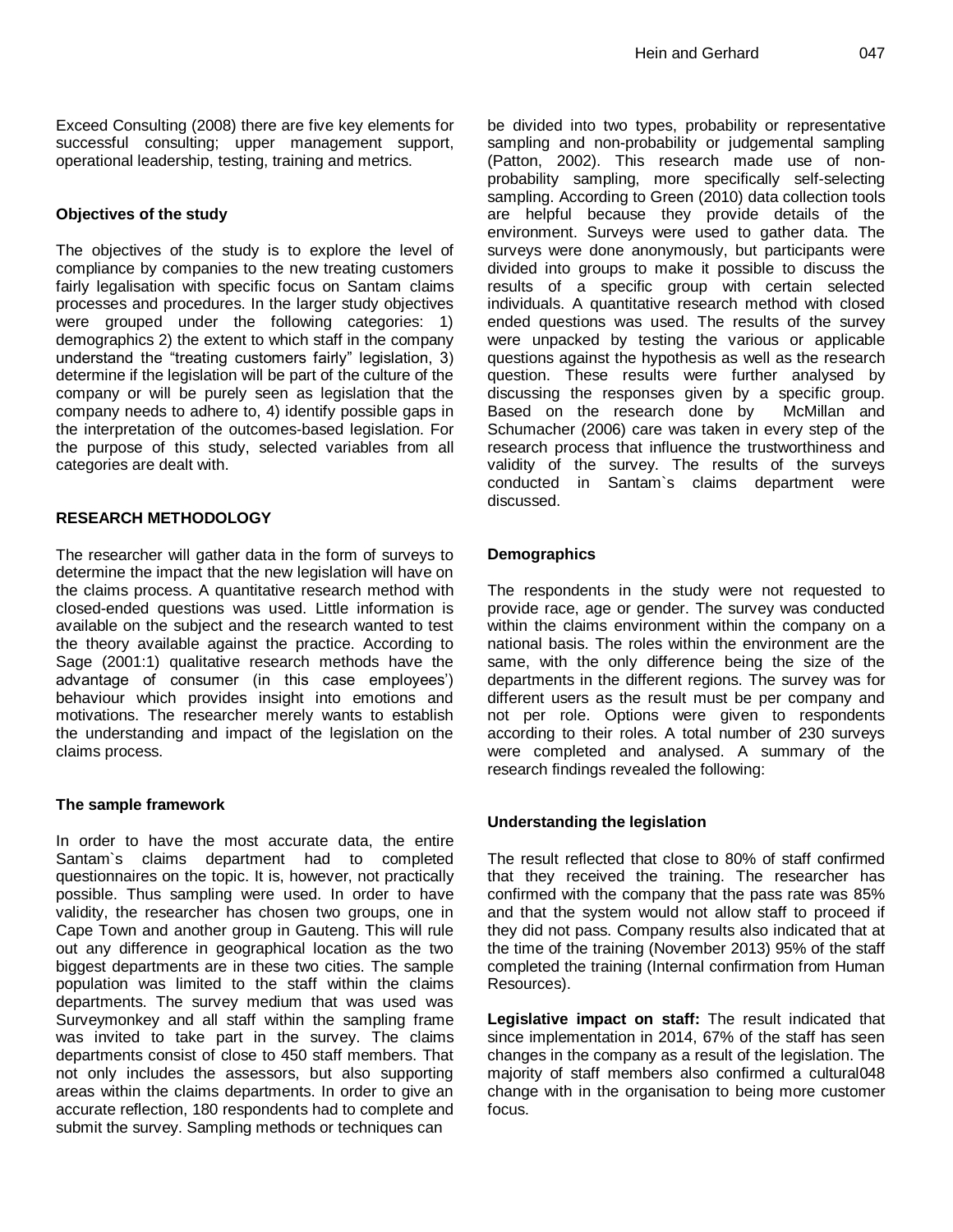**Treating Customers Fairly:** The majority of respondent 65,4% agree that the new legislation will play a substantial role going forward and that the company will change due to the implementation process. 93% of the respondents confirm that leaders within the company constantly talk about the legislation and that the implementation is taken very seriously. Santam recognises that complying with the FSB's proposed requirements on TCF will be a regulatory obligation and is therefore mandatory.

**Fairness to the client:** Some 53% of the respondents either indicating that the legislation will override their current insurance contract or they are not sure. The aim of the legislation is however not to override the contract, but to make sure that the service the client receives is fair and that the company abides by the six principles of the legislation. 81% of respondents indicated that they first think of compliance to the legislation before processing a customer's claim.

**Prescribed method to follow when handling complaints:** Only 64% of the respondents indicated the they knew how to handle complaints within the prescribed method to be followed.

**Measurement and reward:** Up to 60% of the respondents indicated that TCF is part of the performance appraisal process. It is then clear that the company reward staff if they embrace the culture of TCF.

#### **Conclusion**

The aim of this paper is to investigate the level of compliance by companies to the new treating customers fairly legalisation with specific focus on Santam`s claims processes and procedures. Both from a company perspective as well as from the surveys it is clear that the company has a heighted level of compliance with the new treating customers fairly legalisation. Santam has also succeeded with its training and has put measures in place to make sure that employees are trained and understand the impact of the legislation on their roles. Training will, however, not be a once-off exercise and the results have already shown a number of staff members who cannot remember or have not completed the training. The need for constant retraining and follow-up training were identified to make sure that all staff adhere to the new legislation.

#### **Recommendations**

Implementing the following recommendations derived from the research could assist further compliance with the new Treating Customers Fairly legislation as it would

be a risk to assume all staff is living the strategy intended by the company:

The legislation needs to become part of the culture of the company and needs to be challenged and tested over and over. It is furthermore important that this implementation is not silo based, as the impact is on a company level and not on a departmental level.

Companies implementing TCF strategies need to establish a TCF working committee, making sure that they receive input from all departments and the outcome of all complaints or queries where clients feel that they have been treated unfairly. These recommendations or outcomes need to be implemented in policy wording and contracts to make sure that the clients are informed upfront and are aware of policy rules and conditions.

The risk remains that staff will be confronted with the legislation or by clients claiming that they have been treated unfairly, but it is important that the legislation does not change the contract or outcome, but rather checks to see if the process that was followed (from design to implementation to after-sales service) was fair.

The bigger risk is for the intermediary companies. Since the broker serviced the client and all advice to the client was from the broker, claims staff did not need to be FIAS compliant, as they did not supply advice, they merely supplied a function. With the new legislation the role will now change and claims staff will advise clients on precautions as well as steps to minimise risk. This will then entail that all staff working in a claims department will need to be compliant. It is therefore recommends that companies start getting training schedules in place to assist staff to complete the FIAS compliant examination.

A further recommendation would be to focus less on the letter of the word, but rather focus on creating a client-centric culture. Should a company embrace a client-centric culture, the principles of TCF will fall into place.

Communication and turnaround times were two of the biggest contributors that lead to the implementation of the current legislation. Companies will need to enhance communication methods in order to bring the customer up to date with progress throughout the claims cycle.

Over and above the recommendations made, the researcher further needs to emphasise the need that all staff within the intermediary model need to complete all FIAS exams in order to be compliant and on the same level as the direct companies. Claims negotiators and loss adjusters will now be in direct contact and supply advice to customers when confronted, which they are not allowed to do in the current environment.

#### **REFERENCES**

Bowman G (2012). A fair bit of confusion. [Online]. Available from: [http://www.bowman.](http://www.bowman/) co.za/news-blog/blog/treating customers fairly in South Africa [Accessed: 2014-03-17]